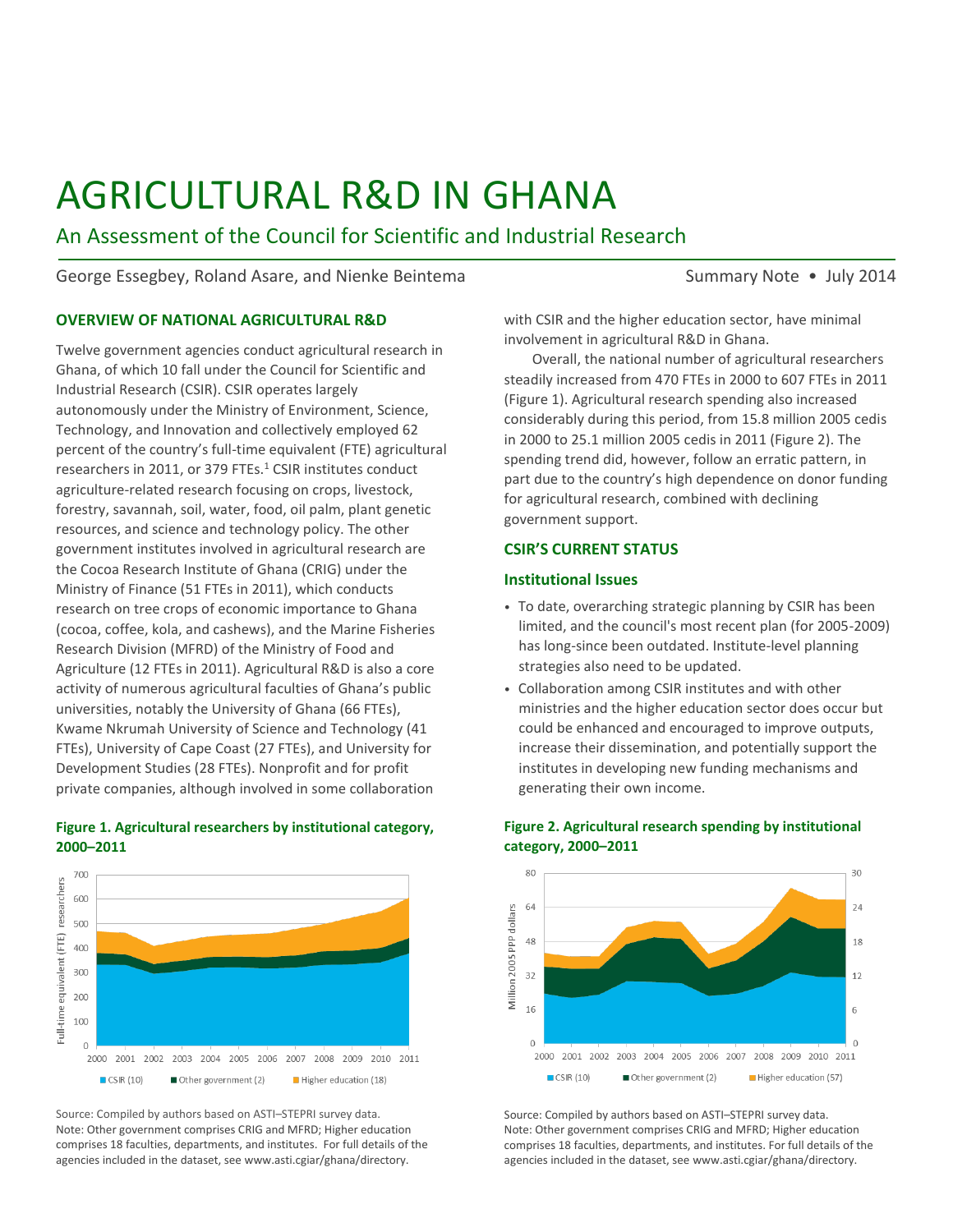• The Research–Extension–Farmer Linkage Committees (RELCs) were established to encourage demand-oriented research involving farmers with the goal of enhancing farming practices and productivity. In reality, however, the RELCs perform steering rather implementation functions, so the dynamic interface to promote technology transfer has not been realized.

# **Human Resources**

- Overall, the composition of researchers by qualification level at CSIR is well-balanced, in part because the minimum requirement for a researcher is an MSc degree (Table 1). Nevertheless, given the high level of specialization required across the 10 institutes, the number of researchers with PhD degrees is still low—exacerbated by the departure of 63 researchers between 2008 and 2012, two-thirds of whom were qualified to the PhD-degree level. Since new recruits are most often only qualified to the MSc level, and considering that about 60 percent of the remaining PhDqualified research are 50 years or older, PhD-level training will need to be a priority in the coming years, particularly to fill existing and anticipated gaps.
- To curb the high turnover of researchers, the government instituted the "Single Spine Pay Policy," which came into effect in 2012 and put CSIR researchers' salaries on par with their university-based counterparts. These measures should have a significant impact on the researcher attrition rate, although they have significantly widened the salary gap between researchers and support staff.
- In efforts to further address human resource issues, CSIR has incorporated capacity building into some of its research projects, and recruitment efforts continue despite a general public-sector employment freeze. The availability of paid study leave acts as an incentive for researchers to pursue training opportunities.
- Female researchers only constituted 20 percent of CSIR's agricultural researchers in 2011. The gender disparity stems in part from the minimum (MSc degree) qualification requirement, since fewer women pursue higher degrees in physical and applied sciences.

# **Financial Resources**

- Financing is the most pressing issue for CSIR's institutes. Although total expenditures grew from 12.3 million 2005 cedis in 2000 to 24.7 million 2005 cedis in 2011, salaries represented 79 percent of CSIR's expenditures in 2011, leaving little remaining resources for operating costs or capital investments (Figure 3).
- Although government support to CSIR has remained strong, the institutes are almost fully dependent on donor funding for their research activities. Apart from being an uncertain source of funding, the high dependence of donor funding has the potential side effect of skewing the research agenda away from national priorities.

# **Table 1. CSIR's project funding by source, 2009–2012 (1,000 Ghana cedis)**

|                         |         |       |                 |         |                   | <b>Share</b> |
|-------------------------|---------|-------|-----------------|---------|-------------------|--------------|
| <b>Donor</b>            | 2009    | 2010  | 2011            | 2012    | <b>Total</b>      | (%)          |
| Government              | 326.1   | 406.1 | 233.1           | 235.9   | 1,391.6           | 4            |
| AGRA                    | 816.5   | 640.0 | 20.0            | 20.0    | 1,790.1           | 6            |
| CORAF/<br><b>WECARD</b> | 82.8    | 237.1 | 483.4           | 447.4   | 1,250.7           | 4            |
| Other<br>regional       | 293.7   |       | 1,255.6 2,165.4 | 1,841.0 | 6,046.9           | 19           |
| Canada                  | 74.0    | 180.0 | 555.8           | 102.9   | 935.7             | 3            |
| European<br>Union       | 50.4    | 91.0  | 104.2           | 2,913.8 | 3,371.1           | 11           |
| United<br>Kingdom       | 10.4    | 7.1   | 62.5            | 1,102.2 | 1,201.5           | 4            |
| Other<br>bilateral      | 199.4   | 352.5 | 696.3           | 498.8   | 1,938.5           | 6            |
| <b>World Bank</b>       | 220.0   | 367.5 | 732.0           | 867.2   | 2,834.0           | 9            |
| <b>CGIAR</b>            | 432.9   |       | 321.1 1,172.8   | 928.5   | 3,231.7           | 10           |
| <b>IFDC</b>             | 318.5   | 12.0  | 545.2           | 24.3    | 947.5             | 3            |
| <b>IITO</b>             | 286.6   | 223.9 | 166.0           | 95.0    | 1,091.6           | 3            |
| Other                   | 382.7   |       | 1,384.3 1,492.1 | 1,227.5 | 5,617.8           | 18           |
| <b>Total</b>            | 3.494.0 |       | 5,478.2 8,428.8 |         | 10,304.5 31,648.7 | 100          |

Source: Compiled by authors from ASTI/IFPRI–CORAF/WECARD survey data. Notes: AGRA = Alliance for a Green Revolution in Africa; CORAF/WECARD = West and Central African Council for Agricultural Research and Development; IFDC = International Fertilizer Development Center; IITO = International Tropical Timber Organization.

- The key policy issue is the government's intention that the institutes generate a significant share of their financial resources through commercial means. This is a sound longterm goal, but it is impeded in the short- to medium-term given the level of funding required, lack of capacity at CSIR to generate funds internally, and patent issues (discussed below).
- Funding for actual research activities during 2009–2012 was derived from international agencies (29 percent), regional organizations (28 percent, and bilateral donors (24 percent). Among these, the European Union and CGIAR

# **Figure 3. CSIR's expenditures by cost category, 2000–2011**



Source: Compiled by authors based on ASTI–STEPRI survey data. Note: PPP =purchasing power parity (exchange rates).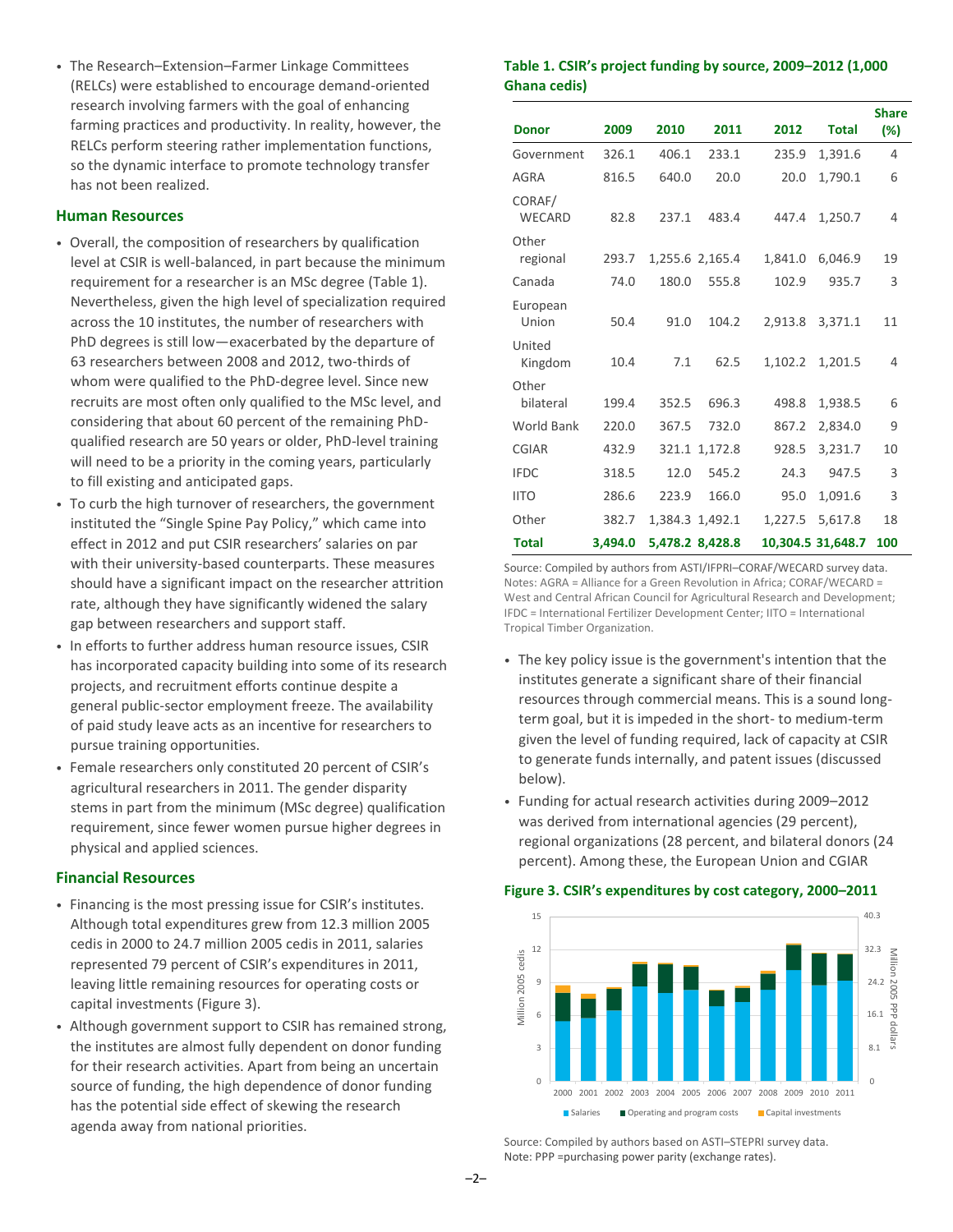centers are the main donors. World Bank funding, mostly through WAAPP, accounted for 9 percent of the total during this timeframe. Domestic sources of funding accounted for only 5 percent of total project funding received during 2008–2012. Specific institutes, such as Crop Research Institute (CRI), the Savanna Agricultural Research Institute (SARI), and Forestry Research Institute of Ghana (FORIG), receive significant amounts of donor funding for their research activities.

• WAAPP has become an important donor to CSIR. Most institutes have benefited from WAAPP's competitive grant scheme, especially CRI, SARI, and the Soil Research Institute (SRI).

# **R&D Infrastructure**

• Most CSIR laboratories are considered adequate, but issues have been raised related to the need for maintenance and upgrades. Challenges cited include lack of funding (and tax exemptions) for the purchase of scientific equipment, obsolete equipment, and inadequate staff training on the use of equipment.

# **Research Outputs**

- The number of publications during 2008–2012 totaled 1,204, resulting in an average of 0.7 publications per researcher per year. These include journal articles, books and book chapters, and other scientific and nonscientific publications. Researchers' record of publications is already included as a criterion for promotion. To increase the publication per researcher ratio, other incentives—such as grants and yearly prizes for the best papers/articles—could be instituted.
- CRI, SARI, and the Oil Palm Research Institute (OPRI) produce a diverse range of plant genetic resources for food crops with high value for food security, such as maize. The issue is that the technologies produced do not meet the criteria for being patented. Even the crops were not registered because Ghana is yet to pass regulations governing plant breeders' rights.
- The issue of technology transfer has become crucial to increase and sustain productivity in Ghana, especially in

light of the current policy drive toward greater commercialization. Improving linkages between research and extension systems is vital to ensure outcomes.

# **CONCLUSION AND POLICY RECOMMENDATIONS**

Key considerations for policy directions in relation to CSIR's agricultural research institutes include

- developing, regularly maintaining, and effectively implementing strategic plans—both for CSIR as a whole and for the individual institutes—to support CSIR in identifying, shaping, and achieving its goals;
- developing training and succession plans (including skillsgap analyses), involving present and past tenured researchers in providing mentorship for their younger colleagues, and developing incentives—such as opportunities for scientific achievement and career advancement—to create a more conducive work environment;
- continuing to maintain and build researcher capacity so that at least 50 percent of the institutes' researchers are trained to the PhD-degree level in order to be able to initiate and drive research projects across the institutes' diverse range of disciplines and specializations;
- ensuring the government's constructive engagement in enhancing public funding, while supporting the institutes in diversifying their funding sources and developing the means of increasing internally generated funds over time;
- devising clear strategies for improving and sustaining government support;
- improving R&D outputs and dissemination through better coordination and collaboration across research agencies and with the relevant sectors, such as the extension system and the private sector;
- devising better strategies to improve linkages with the agricultural extension system through extension officers, especially now that MOFA's extension system has been decentralized to the districts and municipalities; and
- ensuring effective systems for monitoring, evaluation, and performance assessment to enhance outcomes.